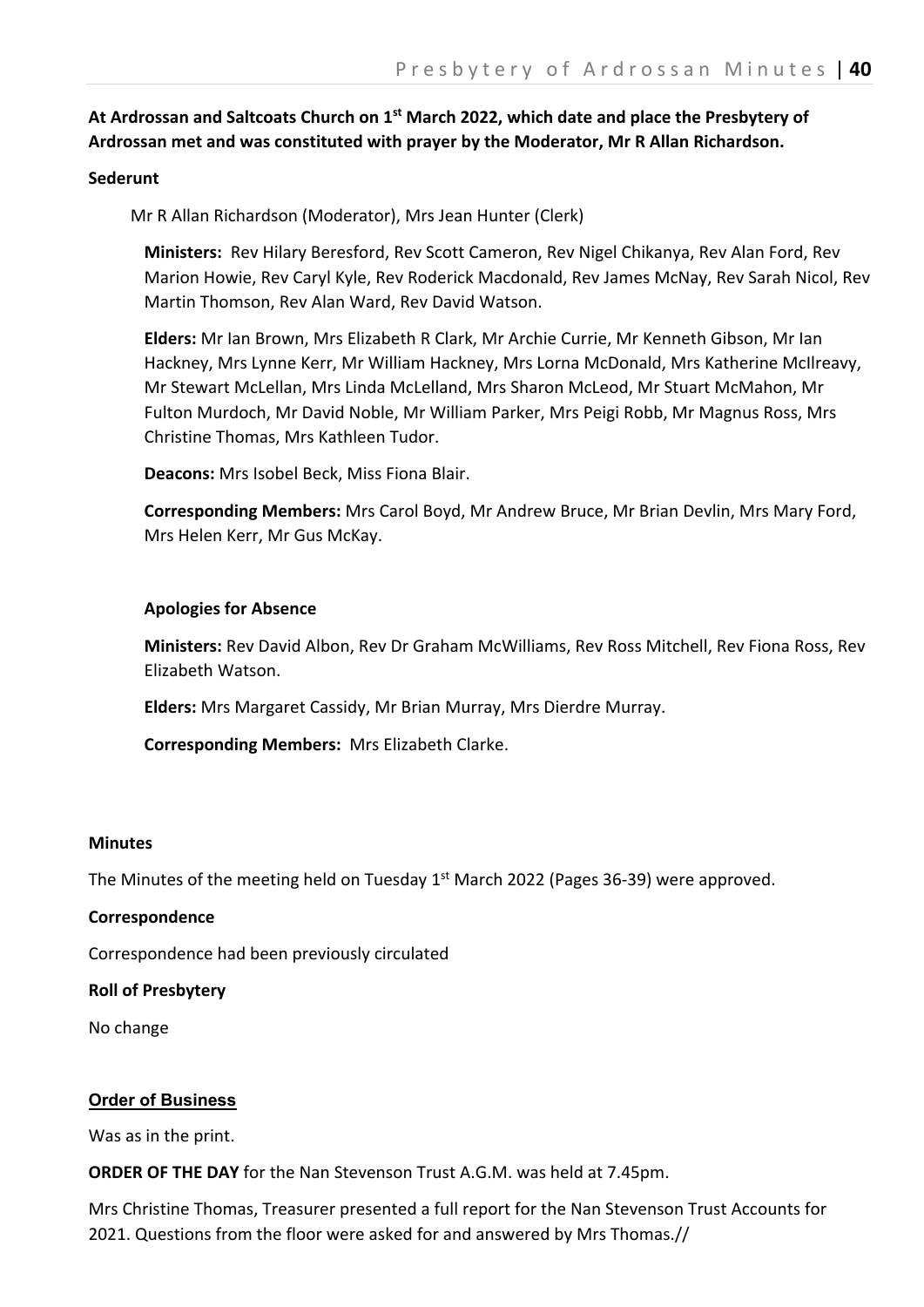## //Thomas.

The Moderator then invited Mr Magnus Ross to the Lectern. Mr Ross thanked Mrs Thomas on behalf of the Nan Stevenson Trust Trustees for her diligence and all her work for the Trust over the years.

### **STANDING COMMITTEES**

#### **REPORTS & DELIVERANCES**

#### **Business Committee**

### **Rev David Watson, Convener gave a report and Presbytery approved the following deliverances:**

Presbytery:

- **1. Received** the report;
- **2. Noted** that the Clerk had received information on Youth Reps to this year's General Assembly. If Ministers in Charge and Interim Moderator's wanted to nominate a Youth from their church they had to contact the Clerk for the information noting that time was short for nominations.

### **The Moderator invited the Treasurer Mrs Christine Thomas to present items 3-5.**

- **3. Approved** the Presbytery Accounts for 2021 that were presented and explained.
- **4. Agreed** the Budget for January to September 2022 and after that time we would be part of the united presbytery of the South West.
- **5. Agreed** the Presbytery dues be set at £2.50 per person for 2022.
- **6. Agreed** to Mrs Fiona Borland, Elder of Whiting Bay and Kildonan Church as a Worship Leader in her own congregation subject to assessment by representatives of Presbytery to complete the process.

An Extract Minute had been received from Whiting Bay & Kildonan Kirk Session nominating Mrs Borland for this role.

Mrs Borland had completed the Designing and Leading Christian Worship course through Glasgow University, a course approved by the Church for such purposes in terms of the Parish Ministry Act (Act II, 2018).

**7. Noted** that the Clerk attended the Presbytery Clerk's Forum on Tuesday 22<sup>nd</sup> February 2022 which was held on Zoom.

The Clerk had then been invited to present the Paper for the united presbytery which had been circulated.

### **8. THE PRESBYTERY OF THE SOUTH WEST OF SCOTLAND**

## **1. STRUCTURE AND INITIAL ARRANGEMENTS**

- **a) Agreed** the outline proposals for structure and meetings for the new Presbytery of the South West of Scotland. A comment was made that there didn't seem to be enough meetings scheduled for the amount of business that was felt would be needed for a large presbytery.
- **b) Agreed** to the initial financial arrangements for the Presbytery. A comment was made//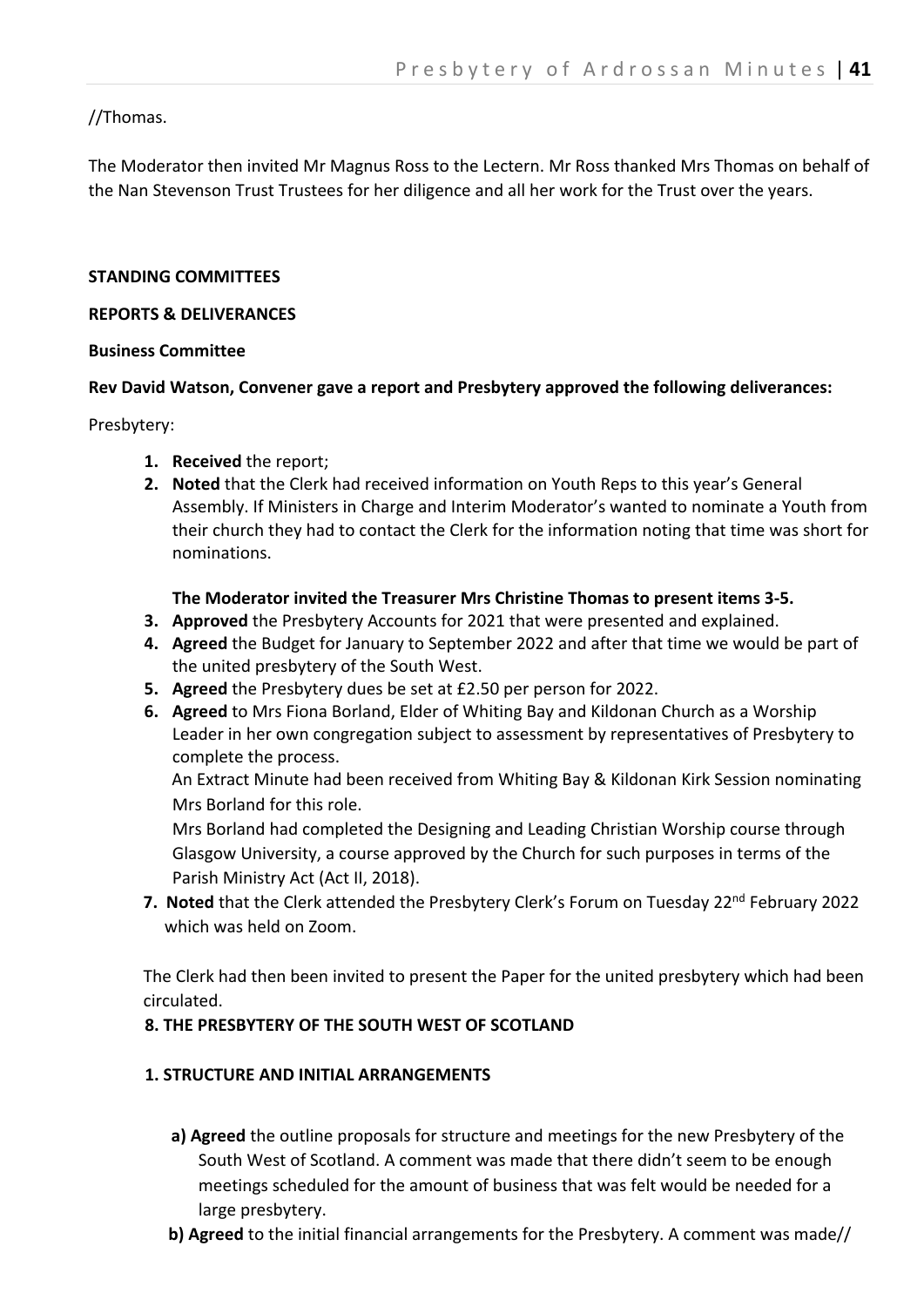//made on the proposed presbytery dues. The new rate seemed to penalise smaller congregations that they would end up paying more.

**c) Agreed** the start date of 30th September 2022 for the Presbytery of the South West

### **2. APPOINTMENTS**

 **Agreed** to appoint a Presbytery Clerk, Depute Clerk and Presbytery Administrator from  $1<sup>st</sup>$  June 2022, subject to Finance arrangements being in place. In the event of a Presbytery Clerk not being appointed an Interim Clerk will be required.

### **3. COMMITTEE STRUCTURE**

 **Agreed** that the proposed Committees for the new Presbytery will be populated from existing Presbytery Committees, utilising the talents and experience currently available.

### **Appraisal Committee**

### **Rev James McNay, Convener gave a report and Presbytery approved the following deliverances:**

Presbytery:

 **1. Received** the Report.

The Convener presented the Draft Presbytery Mission Plan and asked for questions.

- **2. Noted** the first draft of the Presbytery Mission Plan had been completed.
- **3. Noted** that the draft Presbytery Mission Plan had been sent to the Presbytery Mission Plan Implementation Group (PMPIG) and the General Trustees for comment.
- **4. Approved** that the draft Presbytery Mission Plan should be sent to Kirk Sessions for comment with comments sent back to the Presbytery Clerk by 8<sup>th</sup> April 2022.
- **5. Noted** that AMBA Building Audits are ongoing with almost half now completed and sent to the General Trustees.
- **6. Noted** that John Maddock had been allocated to assist with the Presbytery Mission Plan from the General Trustees.

#### **Mission Committee**

### **Rev Nigel Chikanya, Convener gave a report and Presbytery approved the following deliverances:**

Presbytery:

- **1. Received** the report;
- **2. Noted** that the Prayer Cycle in its new format will be circulated once it is finalised by all means before the end of the current Prayer Cycle.

#### **Ministries & Superintendence Committee**

### **Mr Ian Brown, Convener gave a report and Presbytery approved the following deliverances:**

Presbytery://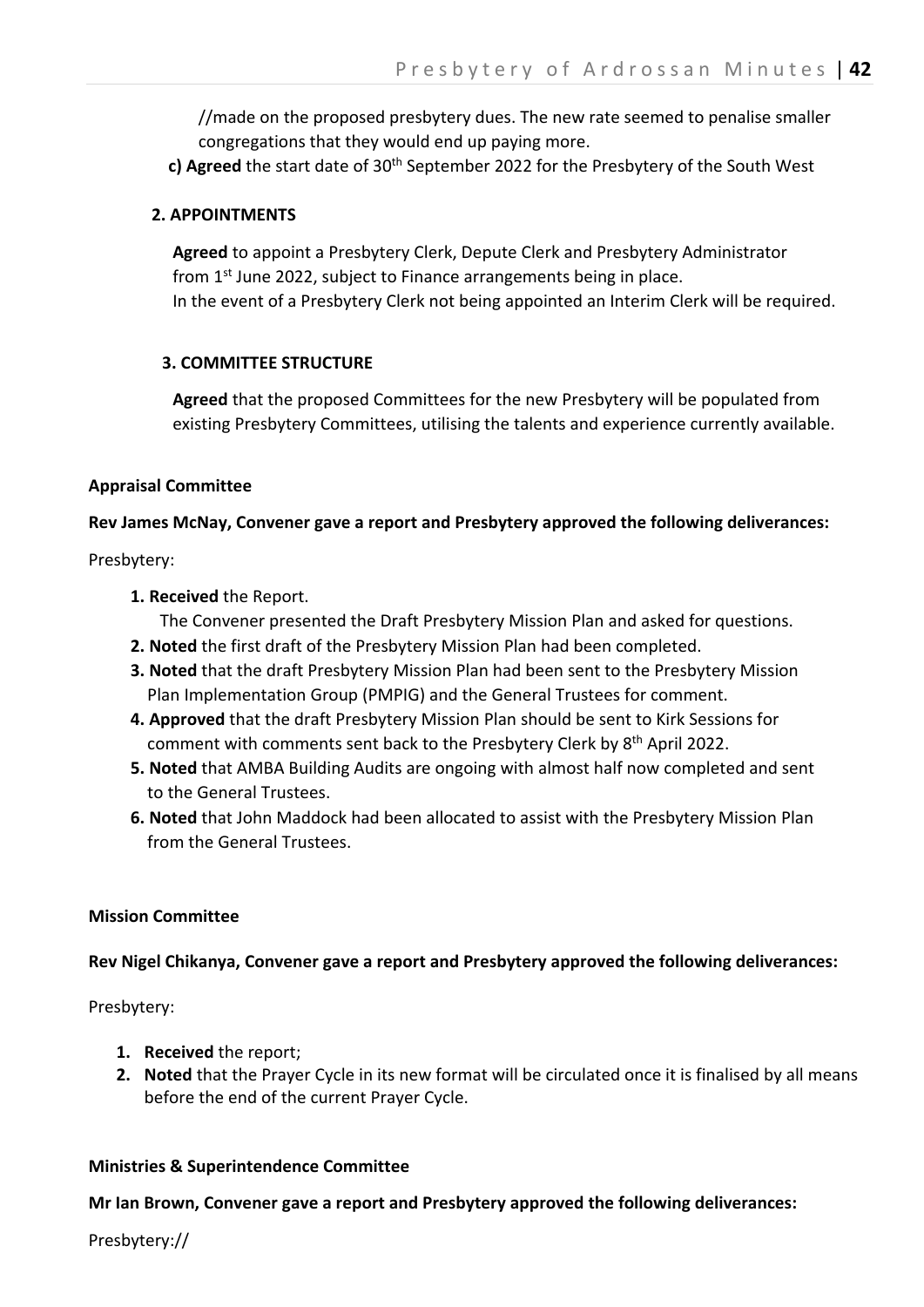//Presbytery:

- **1. Received** the report:
- **2. Noted** that Ministers were reminded to submit all mileage log books electronically for the year  $5<sup>th</sup>$  April 2021 to 4<sup>th</sup> April 2022 to the convener (Ian Brown) by the 1<sup>st</sup> May 2022.
- **3. Instructs** the congregation of Kilmory Parish Church to accept assistance from Presbytery in order to comply with all requirements of the attestation of rolls and records which includes the submission of accounts for 2020 and 2021.

## **Property Committee**

**The Clerk gave a report on behalf of Mr Brian Murray, Convener and Presbytery approved the following deliverances:**

Presbytery:

- **1. Received** the report:
- **2. Approved** in Principle that Lamlash Parish Church should be able to rent out their manse on condition that the General Trustees and the Church of Scotland Legal Department are contacted to gain their approval and the legal documentation required. Also, that the manse smoke and heat detection systems were upgraded in compliance with new legislation that came into force in February 2022 together with other minor works and cleaning to make the property suitable to attract a tenant.

## **Finance and Stewardship Committee**

## **Mr Fulton Murdoch, Convener gave a report and Presbytery approved the following deliverances:**

Presbytery:

- **1. Received** the Report.
- **2. Noted** that applications were open to apply to the Presbytery Discretionary Fund by Tuesday 12th April 2022.

## **Adjournment**

**Presbytery adjourned to meet on Tuesday 3rd May 2022 at 7.30pm within Ardrossan & Saltcoats: Kirkgate Parish Church for the conduct of Ordinary Business.**

**Business Committee to meet on Wednesday 20th April 2022 at 10.00am virtually on Zoom.**

## **Benediction**

Presbytery was then adjourned by the pronouncing of the benediction by Mr R Allan Richardson.//